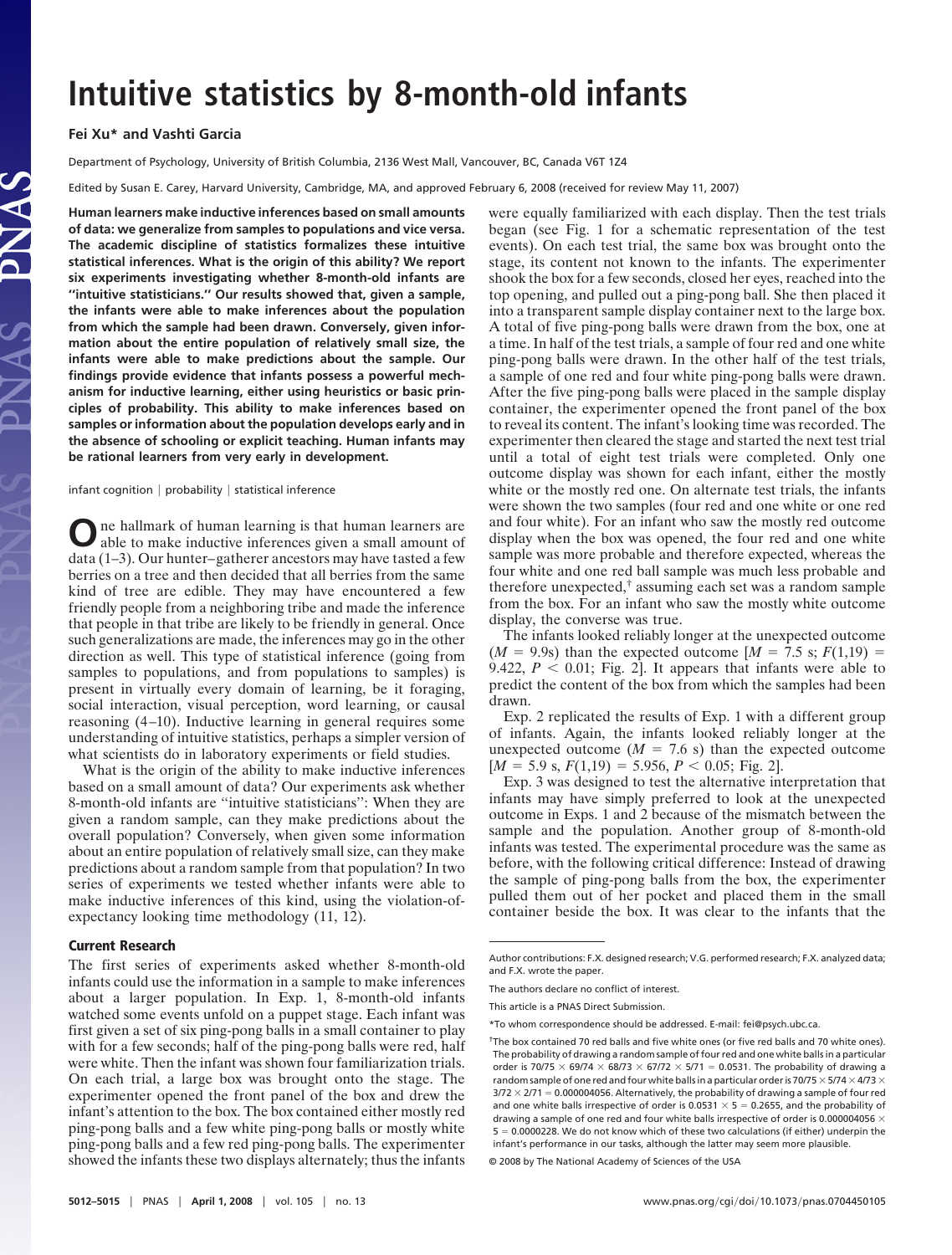

**Fig. 1.** Schematic representation of the test events in Exp. 1. (Images 1, 3, and 5) The experimenter shook the box for a few seconds, closed her eyes, reached into the top opening, and pulled out a ping-pong ball. (Images 2, 4, and 6) She then placed the ball into a transparent sample display container next to the large box. Test outcomes are shown at the bottom.

sample did not come from the box because the experimenter did not look into the top of the box and she did not reach in to pull out the ping-pong balls. The results showed that the infants looked about equally at the matched outcome  $(M = 9.1 s)$  and the mismatched outcome ( $M = 9.0$  s; not significant).

The first series of experiments (Exps. 1–3; Fig. 2) showed that 8-month-old infants were able to use the information in a sample to make inferences about a larger population. Their looking time



**Fig. 2.** Mean looking times for Exps. 1–3 with standard error.



Expected

**Fig. 3.** Schematic representation of the test events in Exp. 4. (Image 1) The box was brought onto the stage. (Image 2) The experimenter opened the front panel of the box and let the infant look at its content for 5 s. (Images 3, 5, and 7) The experimenter closed the front panel of the box, shook the box for a few seconds, closed her eyes, and reached into the top opening. She pulled out a ping-pong ball. (Images 4, 6, and 8) She placed the ball in the transparent sample display container next to the large box. Test outcomes are shown at the bottom.

pattern could not be explained by any intrinsic preferences for the outcomes.

The second series of experiments asked whether 8-month-old infants were intuitive statisticians in the converse direction: Can they use the information about a population to make predictions about a sample drawn from it?

In Exp. 4, 8-month-old infants were asked to use the base rate of red and white ping-pong balls in the box to predict which of two samples was more probable. That is, they were given the base rate information of the population. The setup was the same as in the first series of experiments. As in Exp. 1, infants were first given a few ping-pong balls to play with for a few seconds, followed by four familiarization trials. Then the test trials began (see Fig. 3 for a schematic representation of the test events). On each test trial, the box was brought onto the stage. The experimenter opened the front panel of the box and let the infant look at its content for 5 s. The box contained either mostly red or mostly white ping-pong balls. Then the experimenter closed the front panel of the box, shook the box for a few seconds, closed her eyes, and reached into the top opening. She pulled out a ping-pong ball and placed it in the transparent sample display container next to the large box. She repeated this sequence until a total of five ping-pong balls had been drawn from the box. On alternate test trials, she pulled out either four red and one white ping-pong balls or one red and four white ping-pong balls. After all five balls were placed in the sample display container, the infant's looking time was recorded. The experimenter cleared the stage and started the next test trial until a total of four test trials were completed. If the infants could use the base rate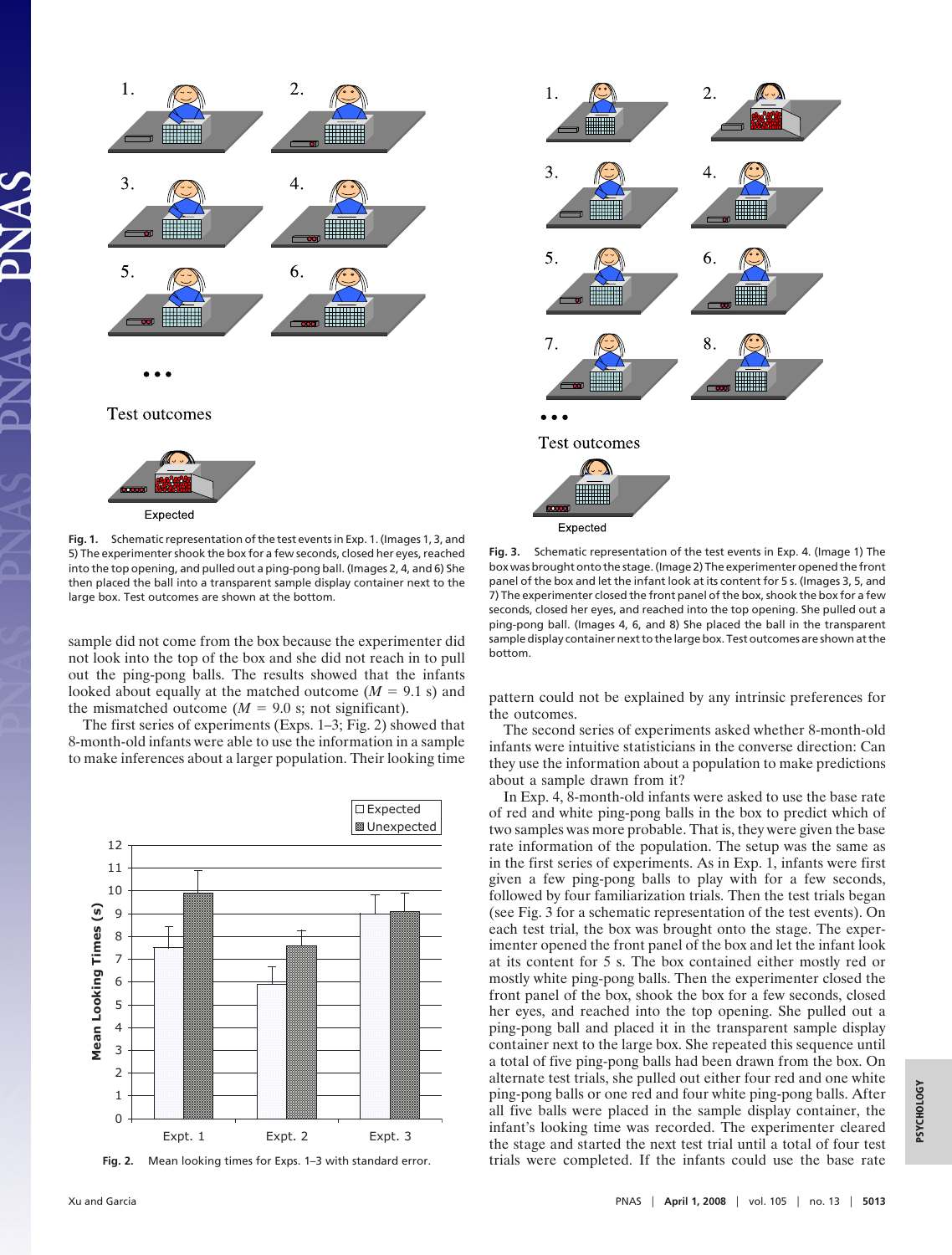

Fig. 4. Mean looking times for Exps. 4-6 with standard error.

information about the population to make predictions about the sample, they would find half of the samples much less probable and therefore unexpected. Suppose an infant was shown a box with mostly red ping-pong balls, she would expect a random sample from the box to consist of mostly red ping-pong balls. The converse was true for an infant who was shown a box with mostly white ping-pong balls.

Infants looked reliably longer at the unexpected sample (*M* 11.1 s) than the expected sample  $[M = 8.1 s, F(1,19) = 4.856, P <$ 0.05; Fig. 4]. That is, the infants had used the base rate information provided at the beginning of each test trial to predict which of two samples was more probable.

Exp. 5 replicated the results of Exp. 4 with a different group of infants. Again, the infants looked reliably longer at the unexpected sample  $(M = 7.8 \text{ s})$  than the expected sample  $[M =$ 5.6 s,  $F(1,19) = 4.706$ ,  $P < 0.05$ ; Fig. 4].

Exp. 6 was a control study similar to Exp. 3, testing the alternative interpretation that infants may have simply preferred to look at the unexpected outcome in Exps. 4 and 5 because of the mismatch between the sample and the population, even though the population (i.e., the content of the box) was not shown at the end of the test trials. Another group of 8-month-old infants was tested. The procedure was the same as that of Exp. 4 except that the ping-pong balls were pulled out of the experimenter's pocket and not out of the box. Infants looked about equally at the matched outcome  $(M = 7.8 \text{ s})$  and the mismatched outcome ( $M = 7.2$  s; not significant).

The second series of experiments (Exps. 4–6; Fig. 4) showed that 8-month-old infants can use base rate information about the population to make inferences about which of two samples is more probable. Their looking time pattern could not be explained by any intrinsic preferences for the test outcomes.

The infants' performance in these studies is impressive given the short familiarization on each trial. The infants made a connection between the sample and the population quickly, and the looking time patterns suggested that they shared adults' intuition about how random samples should be related to larger populations. It is even more impressive that the infants were able to succeed in the second series of experiments when the memory demand was high; they remembered the content of the box and made predictions about the samples drawn from it. Again, the looking time patterns suggested that the infants shared adults' intuitions about how to use information about the population to make predictions about the samples.

Previous statistical learning studies with infants have focused mostly on how infants can use frequency or transitional probability information to find larger, meaningful units from the input, e.g., segmentation of the speech stream into potential words or sequences of visual shapes (13–15). Our experiments focus on how infants can make use of a small amount of data to make inductive inferences about larger populations, and conversely, to make inferences from populations to samples, much like the kind of inference tasks all human learners face regularly in everyday life.

Several questions remain open. First, what is the computation that underlies the infants' performance in these experiments? At least two possibilities are consistent with the current findings. One possibility is that infants had computed probabilities of the samples and used them to predict which of the outcomes was more probable. Another possibility is that infants had expected the sample to be related to the distribution of the population in a qualitative way. This may be a version of the representativeness heuristic (16). One way to distinguish these two alternatives is to contrast a 4:1 sample and a 5:0 sample; the former provides a better distributional match, whereas the latter is more probable. A recently published paper (17) using a different methodology with 12-month-old infants suggests that by the end of the first year infants may be able to estimate probabilities in making predictions about future events. It remains to be seen whether younger infants are also able to do so.

Second, the current studies did not distinguish between the infants viewing the display as consisting of red and white individual objects (a discrete variable) or areas of red and white color patches (a continuous variable). The results may be described as infants being sensitive to sampling discrete objects or sampling from a continuous region. The continuous variable alternative seems unlikely for two reasons. One is that the infants were given some red and white ping-pong balls to play with before the experiment, so unambiguous evidence was provided that objects were to be presented. The other is that the literature on number discrimination in infants suggests that with large numerosities  $(>3$  or 4), infants were not particularly sensitive to continuous variables such as overall area, brightness, and density; instead they were able to respond in various tasks based on numerosity (18). Nonetheless, further empirical work may address this issue more directly by using balls of different sizes.

Third, one important assumption in a statistical inference task, using probability or heuristics, is the assumption of random sampling. It is only under conditions of random sampling that the inference is warranted. If the learner has evidence that she is not receiving a random sample from the population, she can no longer use the statistical information in the sample to make guesses about the overall population.

Recent studies in our laboratory suggest that 11-month-old infants are sensitive to sampling conditions. Infants were randomly assigned to three conditions. One condition was similar to that of Exp. 1, and we replicated the basic results with this age group. The second condition was one in which the infants were given evidence that the random sampling assumption had been violated. The experimenter first expressed a preference for one type of ping-pong balls, say red ones, by showing the infant a small container with both types of ping-pong balls (red and white) and selectively picking up only the red ones and placing them in another container. On the test trials, the experimenter looked into the box while pulling out the ping-pong balls, i.e., she had visual access to the content of the box. If infants were sensitive to the fact that the random sampling assumption had been violated, their looking times should no longer be predicted by which sample was more probable given the content of the box. Instead their looking times should be predicted by whether the sample was consistent with the experimenter's preference or not. That was exactly what we found; infants looked longer when the